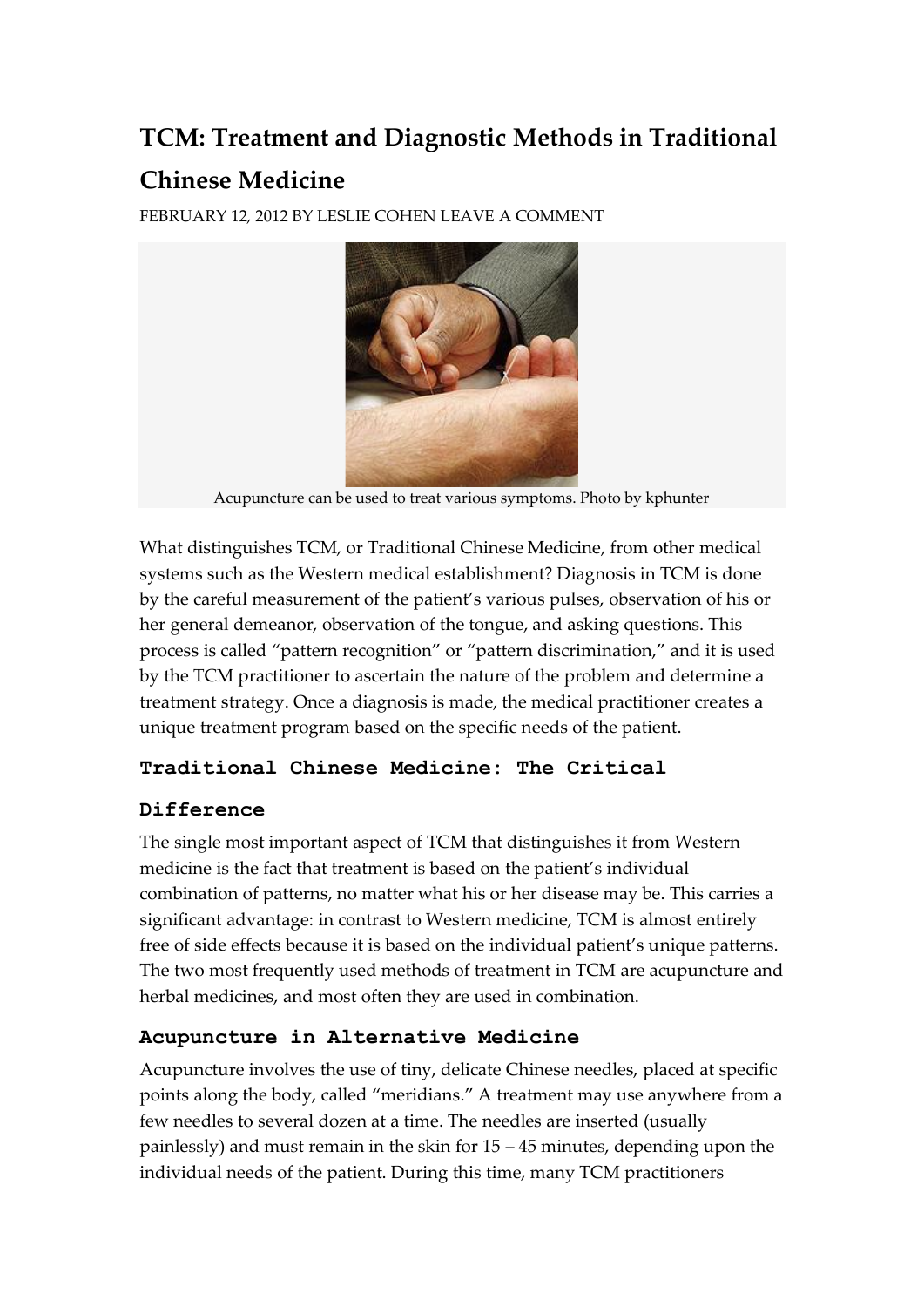position their patients comfortably on a treatment table or in a chair, where they may relax or doze, listening to soft music in the background.



Acupuncture needles are tiny, yet effective. Photo by xhienne

The needles used in TCM are so different from the needles used in Western medical practice that the word "needle" is practically a misnomer. Chinese needles are short, thin, and flexible rather than long, thick, and stiff, and come in various sizes. In China, thicker needles are used, while in the West, the needles usually used are thinner and more flexible.

In any case, the acupuncture needles are consistently tiny in diameter, measuring a few thousandths of an inch (approximately 0.16 millimeters). Acupuncture needles are a few centimeters in length (roughly an inch or two); cause a feeling like a slight pin-prick when inserted, and within moments, the patient ceases to feel them altogether. What the patient does feel is a tingling sensation at the point of entry, as the needles increase the flow of energy from one place to another throughout the body. Thus, the subjective feeling is that of a slight buzz, which can actually be very pleasant for some patients.



Traditional Chinese Medicine uses many herbal products. Photo by mailer\_diablo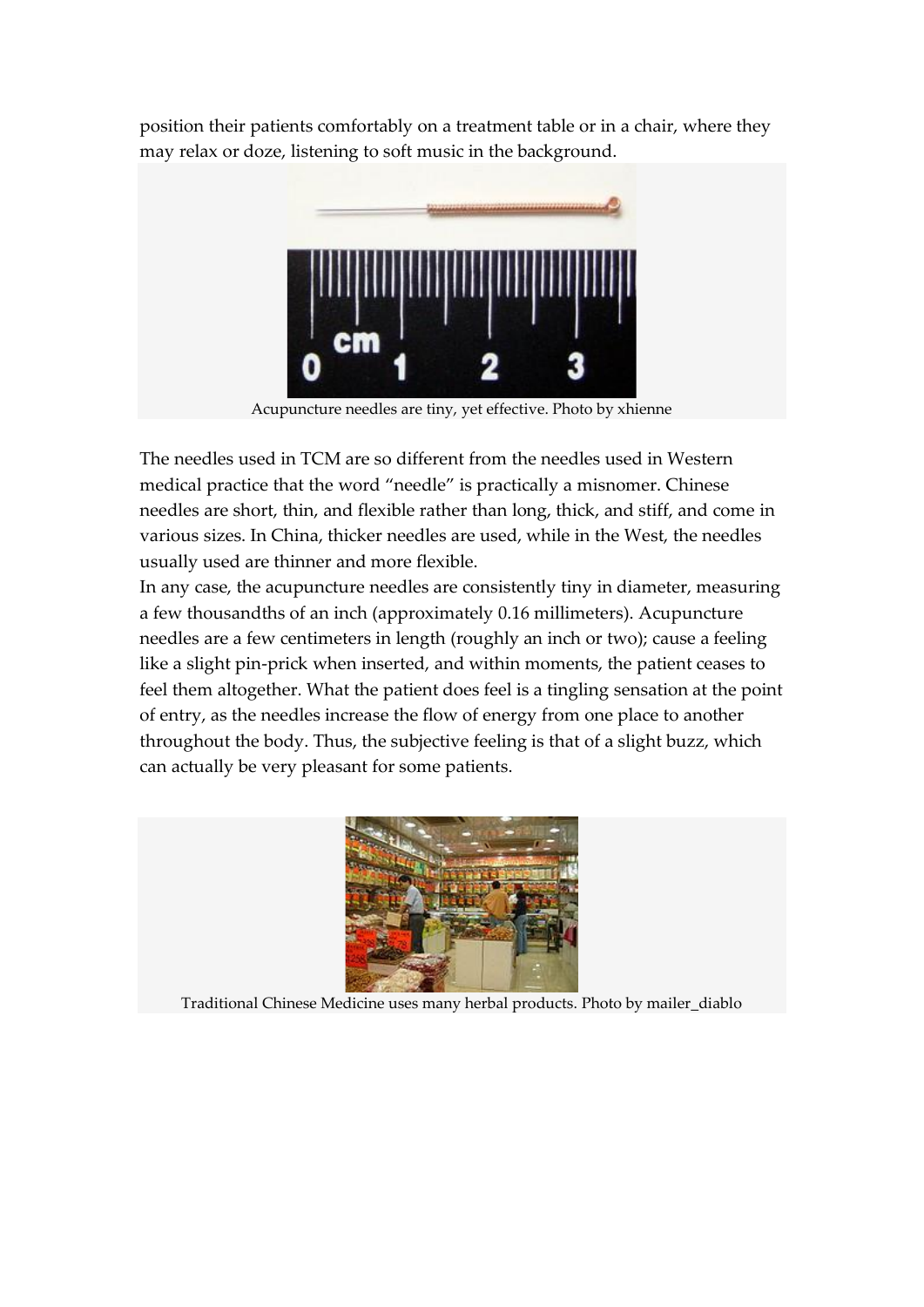#### **Herbal Medicines**

While acupuncture is most closely associated with Chinese Medicine in many people's minds, the most common and most potent TCM therapy is the use of medicinal herbs, mixed into boiling water and drunk like tea. Chinese medicines are usually a mixture of several herbs; each formula tailor-made for the specific needs of the patient, based on his or her individual requirements. The amount of each ingredient, as well as the specific herbs used in the mixture, may change from one treatment to another, according to the changes in the patient's condition.

#### **Alternative Treatment Methods**

Several additional treatment methods are often used in conjunction with acupuncture and herbal medicines.

- **Diet:** This is considered one of the most useful therapies in Chinese medicine. Interestingly, Western medicine and TCM share the view that a carefully controlled diet plan is essential to the treatment of many illnesses – for example, diabetes and heart disease. And, while the actual diet plans differ from one another in Western medicine and TCM, both medical systems stress the importance of eating fresh fruits and vegetables.
- **Moxibustion:** The "moxa" is a stick of compressed herbs that is held several inches away from the skin, and used to heat a specific body area. Moxa burns at a high temperature, and offers localized pain relief much like that of a heating pad or hot water bottle.
- **T "Talking":** TCM does not distinguish between the body and the mind; the concept of the "bodymind" is central to TCM. One basic principle is that every thought and emotion is actually a collection of physical sensations which we give an abstract label, like "anger" or "love." Thus, TCM practitioners sometimes use "*xin li liao fa*," which is a psychological treatment method similar to cognitive-behavioral therapy (CBT) in Western psychiatry.

### **A Gentle Way to Better Health**

Generally speaking, a therapy session with a TCM practitioner is a relaxing experience, as the traditions of Chinese medical practitioners stress the importance of emphatic listening and spending time with each patient. Thus, a TCM appointment may last from an hour to an hour and a half. In addition, traditional Chinese medical treatment is so gentle that it is used to help infants overcome colic and to treat their ear infections. Geriatric patients can also enjoy the benefits of traditional medicine, particularly for the relief of the aches and pains that often accompany the aging process. In short, TCM can be appropriate for treating a wide range of illnesses in every age group.